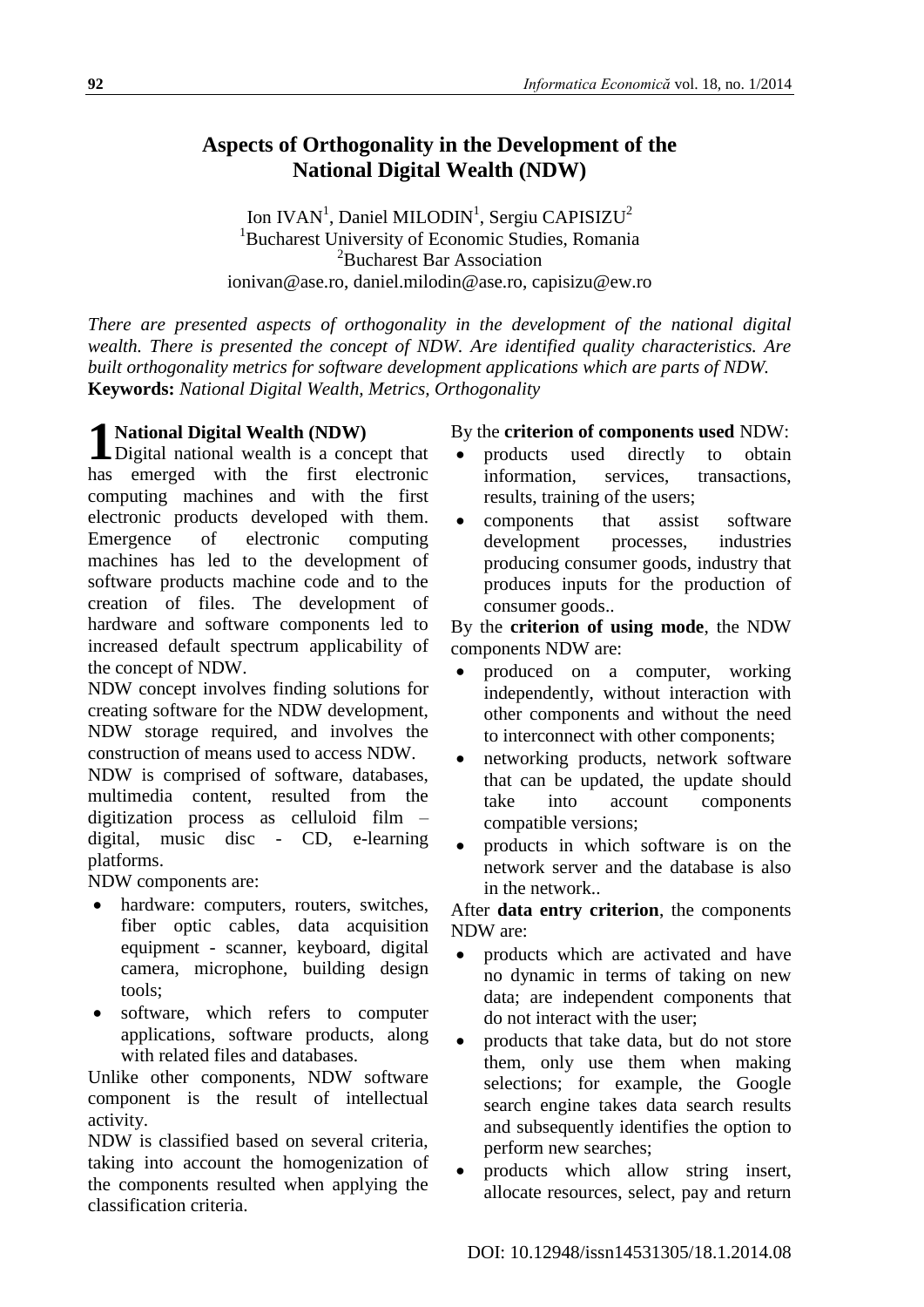it.

After **typology of problems criterion** NDW are games, sensors, console applications, elearning, e-peinture applications, applications for banking management, applications for achieving reservations, online projects homes, ERP software products, statistical processing, records population, migrations of people (passports), surveillance traffic, fingerprint, facial recognition, intelligent robots, image processing, audio processing, digitizing the tapes.

Based on **complexity criterion**, NDW components are:

- simple software applications, entering data and results are obtained for personal use;
- simple online programs that perform calculations on-line, for example determining BMI index for body weight;
- moderately complex programs in which data is entered, select the desired operations, are processed and low level access operation;
- complex programs;
- complex programs that require processing, allocating of resources, training, calculations, payments.

Based on **quality criterion**, NDW components are:

- untested programs with risks whose identification is required in order to reduce or eliminate them;
- partially tested programs;
- major tested programs, which remain in a proportion of 10-20% untested;
- fully tested programs, class A, found in nuclear power plants, aircraft, testing them is imperative because should not present any operational risk.

Based on **availability criterion**, NDW components are:

- online applications that are processed on the spot and make decisions, their role is to process data in real time;
- local applications that do not allocate resources.

Based on protection criterion, NDW components are:

- applications that are accessed under protection procedures;
- applications that are accessed freely without having to run over some steps by the user to be authenticated and access rights ascribed.

Based on **time criterion**, NDW components are:

- applications with real time processing, used to coordinate planes, chemical, nuclear power plant;
- application without real time processing used for payroll, tax amount establishment applications that simulate structural changes within communities.

NDW is an important component of national wealth, which requires a continuous growth and improvement. Ways to enhance digital content NDW involves reorganization, mitigation and control methods of destruction or damage to components NDW, improve the means of storage, archiving and processing, and the development of new types of support needed NDW storage.

Increasing NDW is achieved by :

- development of new manufacturing processes to achieve new generation products to ensure consistency between hardware , software, administrator and user requirements;
- establishing rigorous procedures for managing digital content versions in order not to loss by deletion, deterioration, updating or converting content structure;
- preservation software, databases multimedia files and all other components of NDW in use, so as to keep the functionality for which it was created;
- introduction of computer security components at the organization's informatics system, as building different levels of security aims to produce contamination including components with high level of security which, in contact with unsecured component affected by on line attacks, produce negative and uncontrolled consequences on the entire system;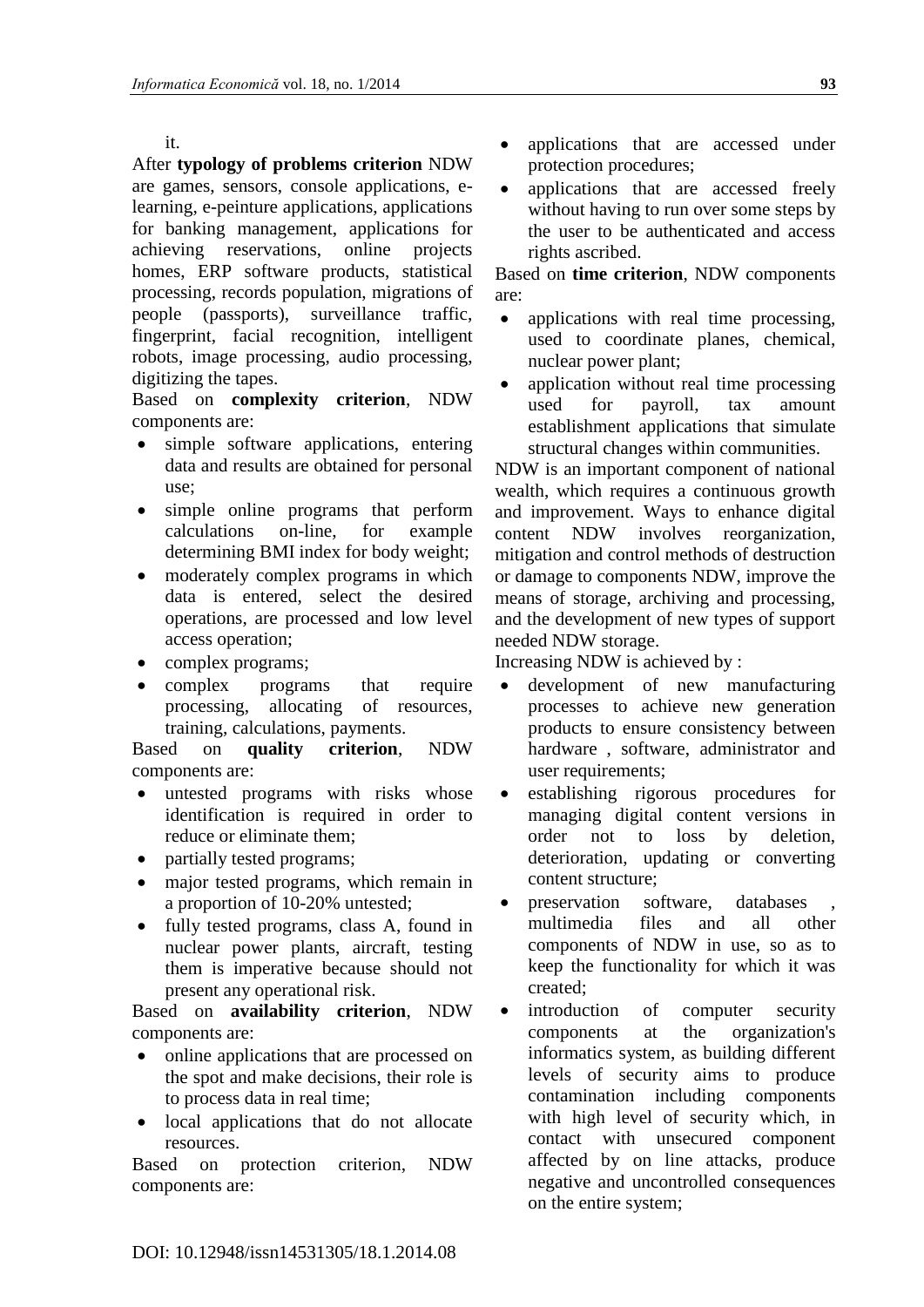- creating programs that perform data acquisition leading to conversions archives of documents, movies, music, book depots and magazines to digital format, which provides access to a growing number of people in the digital content specialized ;
- introduction of restrictions on the use of existing digital content, knowing that the use of copy-paste command does not create national wealth; restrictions are meant to cause all those who develop applications to bring new contributions, so that each component encompassing the added value, only in this way obtaining significant contributions NDW;
- use of quality metrics for digital content that will lead to the timing when a software product is considered part of the national wealth, because not every file or any database, any multimedia component, any site or any other web product is automatically an NDW component ;
- providing a level of redundancy control, because the takeover by copying parts of existing components in NDW enable versioning, it is important that every developer should take into account the dynamics of its products, so to be in circulation the newest version, which should contain all the facilities required by the previous versions.

NDW is a component formed by integrating the entire national wealth which exists in the online environment. Accessing them is done by custom module which allows viewing content rendered through a system connected online. So if the online environment requires adherence to necessary preparatory steps authentication and attribution of rights to view content stored, then NDW enforce procedures; if, however, is not required any authenticate and access is freely then NDW also allows free access to information.

#### **2 NDW Quality Features**

Digital national wealth is a concept with a broad spectrum of application, which requires knowledge of the quality characteristics in order to ensure the optimization of NDW components.

NDW quality features are given by the:

- reliability, hardware and software, is regarded as a measure of the ability of a NDW component to function properly in the conditions envisaged from the beginning. There are quantitative approaches of reliability, expressed as the probability that a component to perform certain functions and error-free performance in a time and in a given operating conditions, and qualitative approaches regarding component reliability as a NDW component capacity;
- portability, hardware and software, is defined as a set of attributes based on the facility that NDW components must have in order to be transferred from one medium to another. Environmental context means hardware and / or software and the organizational frame. NDW components are not considered portable not only if they are implemented on several computers directly, without change, but also whether the implementation on other types of computer systems requires small-scale changes and less effort than that required for modification of components for compatibility;
- NDW unique components involves issues as: each new component created to be different from the information already stored, thus seeking originality increase NDW components; when saving components within NDW should be considered and the situations where these components are stored several times;
- relevant show the components ability to express significant information to the user;
- orthogonality studying the originality of components and establishes the degree of resemblance between two or more components.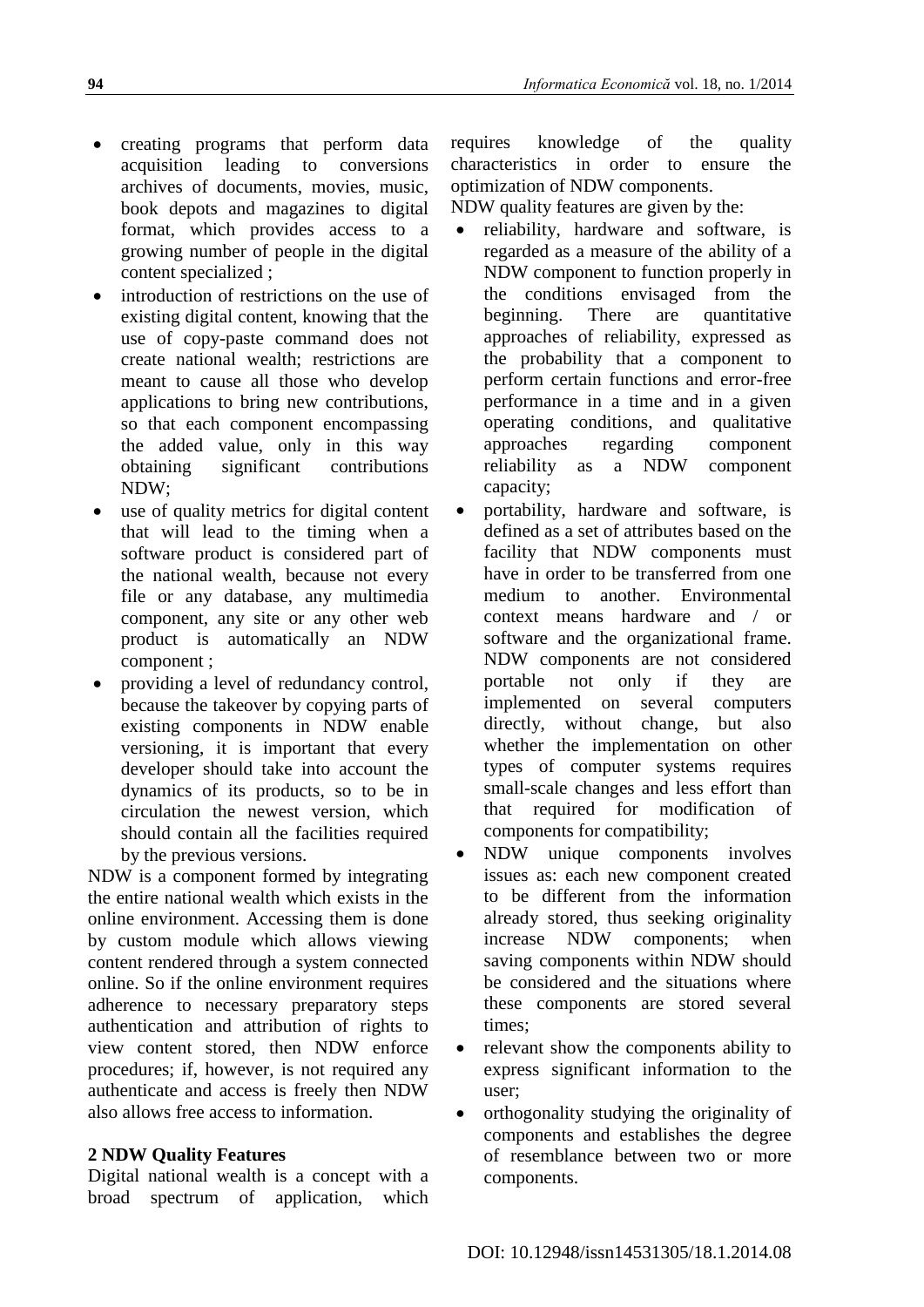A very important NDW characteristic is availability which is used to design the ways to work with NDW:

- the *totally free accessibility* is the characteristic of those informatics applications, equipment, facilitating the access to resources of informatics applications and consist in elimination of any restrictions, so anyone who sits at a terminal that is connected to the Internet, without special identification measurements to be able to access NDW components; through this access level users is able to dispose of all is stored in NDW;
- the *partially restricted accessibility* requires both functions that are freely accessible, without username and password, but also functions for which the user create an account, define a username and password and set those elements which allow him to perform processing; in the case of some applications where users are selected, they receive username, password and after that they access the application;
- the *restricted accessibility* is the feature of informatics applications that address user groups oriented on types of processing involving resources allocation with making payments or additions, alterations, respectively, removal of information; these informatics applications require the rigorous identification of users since there are responsibilities related to the nature of transactions by generated effects; in e-learning systems the tests require strict assessment on student; in electronic payments systems there is identified the account of the payee as well as the account of beneficiary that receives the amounts;
- the *certified accessibility* is a new type to obtain resources or to provide resources in the informational plan, the authentication being performed by electronic signature; the way how the electronic signature is defined gives the same value as a handwritten signature

and even more.

Indicators are indicative, dynamic and by their aggregation result an indicator that offers a true picture of NDW.

#### **3 NDW Characteristics of Orthogonality**

The concept of orthogonality comes from mathematics.

Orthogonality is the indicator that studies the originality of an application based on the criteria of originality. The concept applies to software components, hardware and all data involved in the process of adding to the NDW.

Orthogonality establish the measurement in which the NDW components are taken or are specially designed to meet a need established, the hardware components perform functions uniquely, without any two or more hardware components to perform the same or similar activities and how data, information, images, tends to be redundant.

Orthogonality identifies those NDW components which must be revised to increase its efficiency, on the basis of orthogonality criteria.

Orthogonality indicator is calculated for each criterion, and the results are aggregated using the aggregation formula, resulting HA indicator, given by:

$$
HA = \sqrt[n]{\prod_{i=1}^n H_i}
$$

where:

n – the number of criteria used to analyze the NDW orthogonality;

 $H_i$  – the value of *i* orthogonality indicator.

Orthogonality criteria are dependent on the components evaluated and set standards for review of NDW.

Thus, if after determining orthogonality indicator of the component to be included, it has a value below 0.93, its original level is one below the accepted limit and it is recommended not to be included.

Orthogonality NDW studying the degree of similarity between two or more components. Through this quality characteristics is determined if NDW meets the criteria of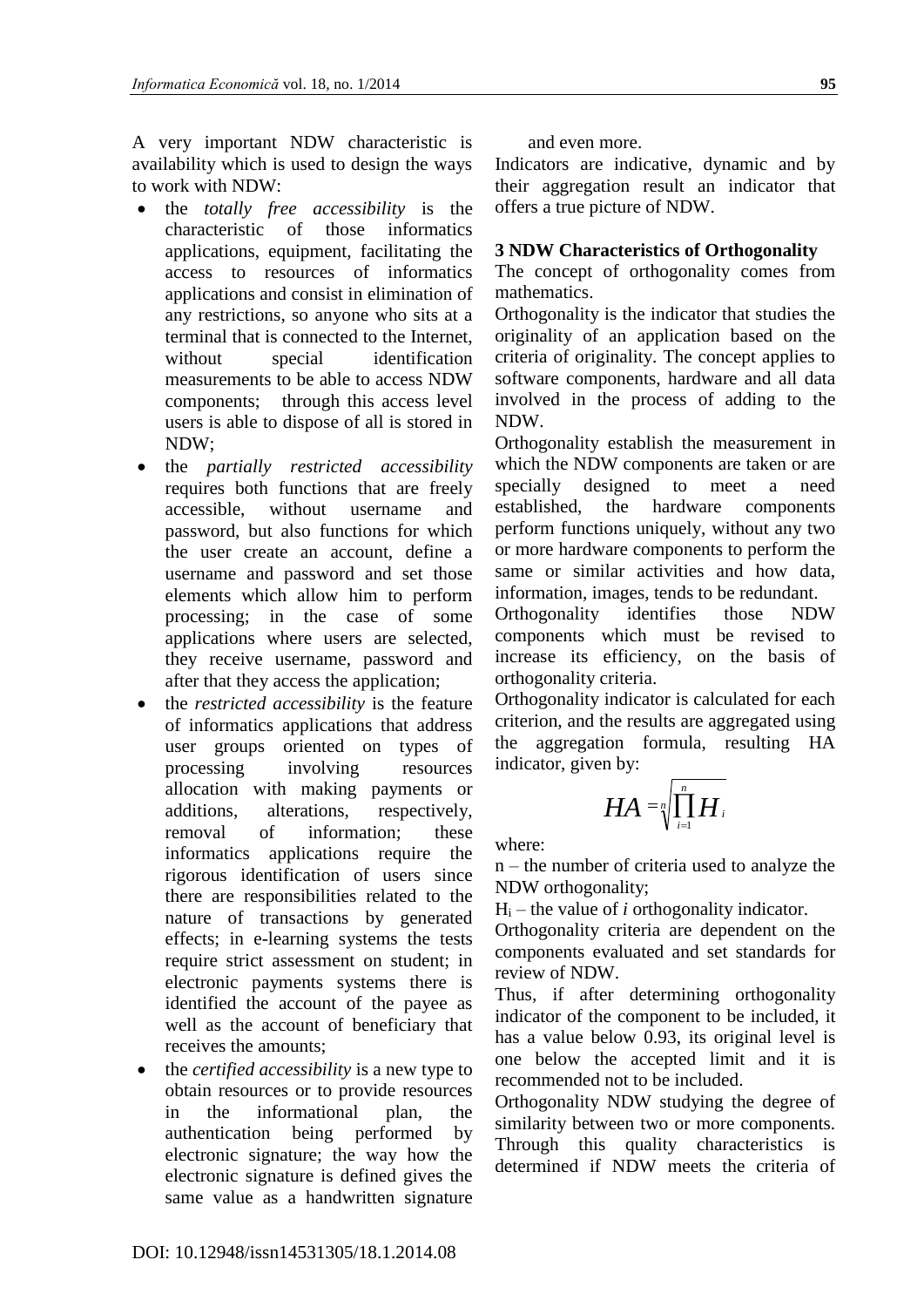originality, both the components elements and at a unit level.

The concept of orthogonality comes from mathematics, where is considering the following aspects:

- two planes are orthogonal if their intersection angle cosine is equal to zero, a finite set of plane is orthogonal if planes are perpendicular in pairs;
- two lines are orthogonal if they form congruent adjacent angles, a finite set of lines is orthogonal if the lines are perpendicular in pairs;
- two vectors are orthogonal if their dot product is zero, a finite set of vectors is orthogonal if the dot product of any two different vectors is null.

Orthogonality is studied on the basis of orthogonality criteria. With these criteria are highlighted features that have the same value for the studied components and are determined levels of similarity. Using the concept of orthogonality is determined degree of similarity in the components already included in the NDW and between the new components to be included, in relation to the items already stored.

Based on the characteristics of the components there are defined their quality indicators. Based on these indicators is constructed an indicator that takes into account the values of component indicators.

Comparison of two components of NDW is reduced to report a component to the other, namely to identify common parts and parts that differ. There are then compared the corresponding features of the two components.

To study the orthogonality is defined a standardized indicator orthogonality in the range [0, 1], which takes the value 1 if the elements are orthogonal, that have nothing in common and the value 0 if the elements are identical, they have no different values for no feature.

If the indicator tends to 1 means that the components of NDW tend to orthogonality , and if the indicator is close to 0 means that the sets of components have many identical elements.

Study of NDW components orthogonality implies orthogonality import definitions and constructing mathematical indicators to be applied on NDW components .

Adapting mathematical formulas imposes studying the similarities between concepts and building indicators that satisfy the demands of working with NDW components. We propose the following algorithm for determining the orthogonality of the two NDW components.

In order to compare the new components to be taken in the NDW existing components, should be considered to define the classes of characteristics. Classes of characteristics the qualities of all components included in the NDW, and the quality of future components. Based on the classes of characteristics is provided a new filter for the newest elements, namely originality that new components bring to the NDW.

In order to be tested the originality, should be considered an important step, which is to determine which class of characteristics it belongs to the new component.

After determining the class of characteristics, there are compared all components already included in NDW with de new component, based on belonging to the same class 's characteristics; for each comparison are taken into account those characteristics for which the two compared terms have the same values. After testing all the components related to new component, the indicator is the aggregated, and if the value is above the threshold of 75 % , it is considered that the new component does not make any original contribution within NDW, otherwise the component is taken in the NDW .

There are presented the algorithm  $P_i$  steps:

**P<sup>1</sup>** there are considered the quality characteristics  $K_1, K_2, ..., K_m$ ;

**P<sup>2</sup>** each characteristics class is composed by the characteristics:  $K_1 = \{ k_{11}, k_{12}, ..., k_{1n} \},$  $K_2 = \{ k_{21}, k_{22}, ..., k_{2n} \}, ..., K_m = \{ k_{m1}, k_{m2},$  $\ldots$ ,  $k_{mn}$  };

**P<sup>3</sup>** each component already included in NDW is given to a class of characteristics;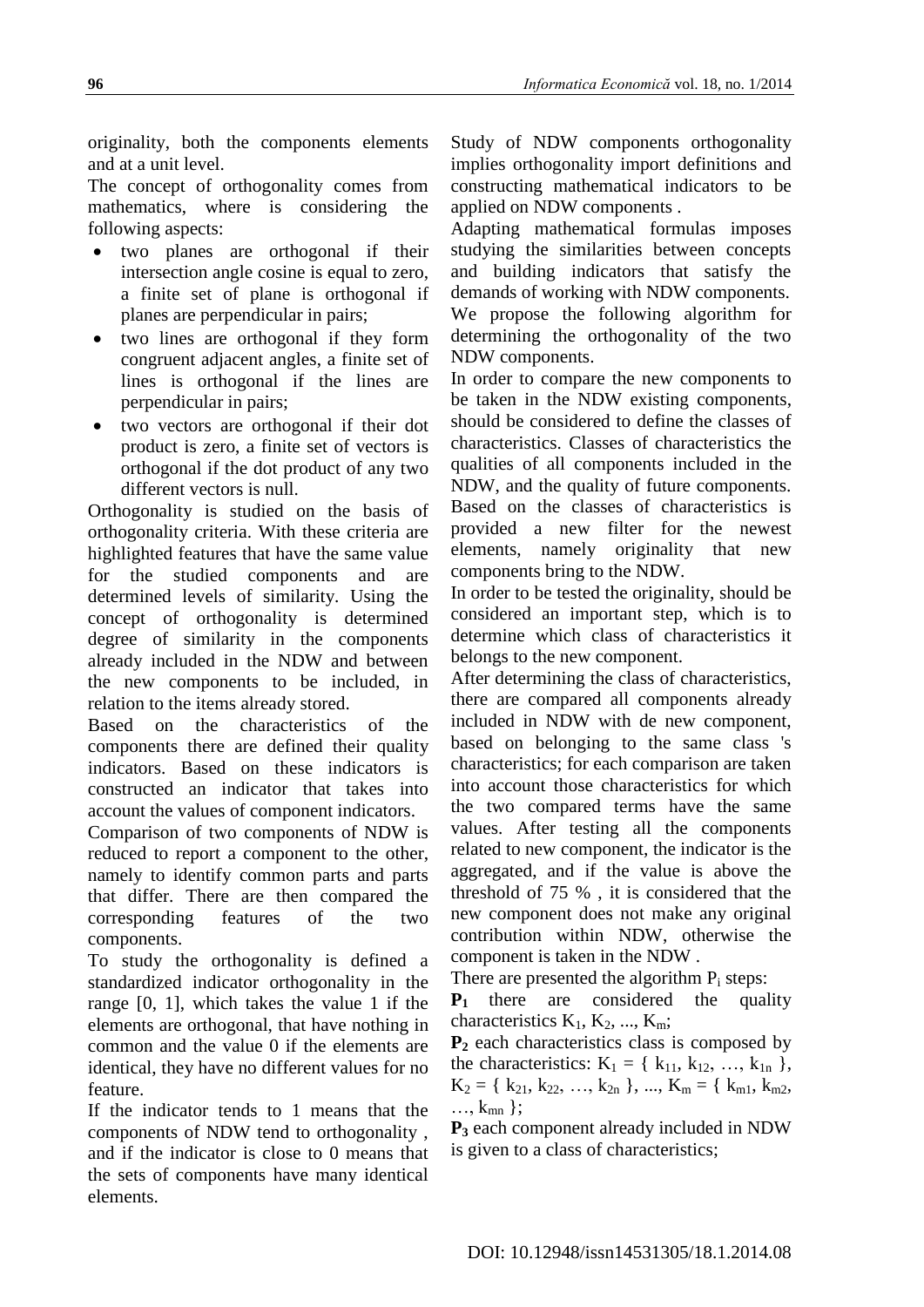**P<sup>4</sup>** it is considered the T digital component which is tested in order to be established if it will be included in NDW;

**P<sup>5</sup>** it is identified the characteristics class to which the T component belongs to;

**P<sup>6</sup>** for all the components already included in NDW and which belongs to the same class of characteristics with the new component, it is calculated the aggregated indicator:

$$
H_{k}(T_{j},T)=\frac{\sum_{i=1}^{m}I(K_{ji},K_{T})}{E(K_{T},K_{j})},
$$

where:

 $T_i$  – the *i* already included in NDW

T – the component to be included in NDW;

m – the number of the characteristics classes;  $K_{ii}$  – the characteristic for component *i* for the *j* class of characteristics;

 $E()$  – the number of characteristics of the class for which the new component and the component already included have similar values.

For component to be included it is identified a class of characteristics  $K<sub>T</sub>$  which is the same as the characteristics class for the component already included and in order to establish the degree of originality, compared to NDW components, are aggregates  $H_k$ indicators.

The components' orthogonality is determined as internal and external. Internal orthogonality sets the extent to which the component elements are used repeatedly.

External orthogonality shows the differences and similarities that exist between components.

Building orthogonality indicator provides a touch of originality to the items included in the NDW. Storage elements that bring new utility helps to increase NDW, users becoming more interested in share the NDW components.

Independent developers develop simultaneously NDW components with the same functionality, aspect which involves the development of the indicators to ensure the inclusion of the original components in the NDW.

In order to establish the components' degree of originality was developed the on-line ORTOES application. This allows the calculation of the orthogonality level for a C++ class of components, composed of 130 components.

The ORTOES application presents the characteristics needed to be extended in order to use them to determine the originality of components NDW.

### **4 NDW Orthogonality Metrics**

Software metric is a mathematical model that contains one or more equations or inequalities, and has one or more objective functions; its role is being to describe the associated system status. Metrics are models implemented to test the quality of NDW components, taking into account factors influencing the measured characteristic.

The need to use metrics is given by the following considerations:

- Allow setting targets for improvement NDW components;
- Provides a real way to achieve these goals;
- Allow the identification of the causes that negatively affect the characteristics of NDW quality components;
- Identify requirements to be followed for the development of component models qualitatively superior.

The metric is a definition, an algorithm or a mathematical function used for quantitative evaluation of the product tested.

A metric is designed to achieve the following objectives:

- Quantification of characteristics;
- Determine the influence of indirect factors;
- Aggregation of values;
- Hierarchy of components;
- Comparative analysis.

There are presented the metric's functions:

Measurement function, with which is emphasized the quality characteristics measurement level, by expressing the metric units into the measurement units.

Comparison function, define the purpose of using the quality metrics, namely to analyze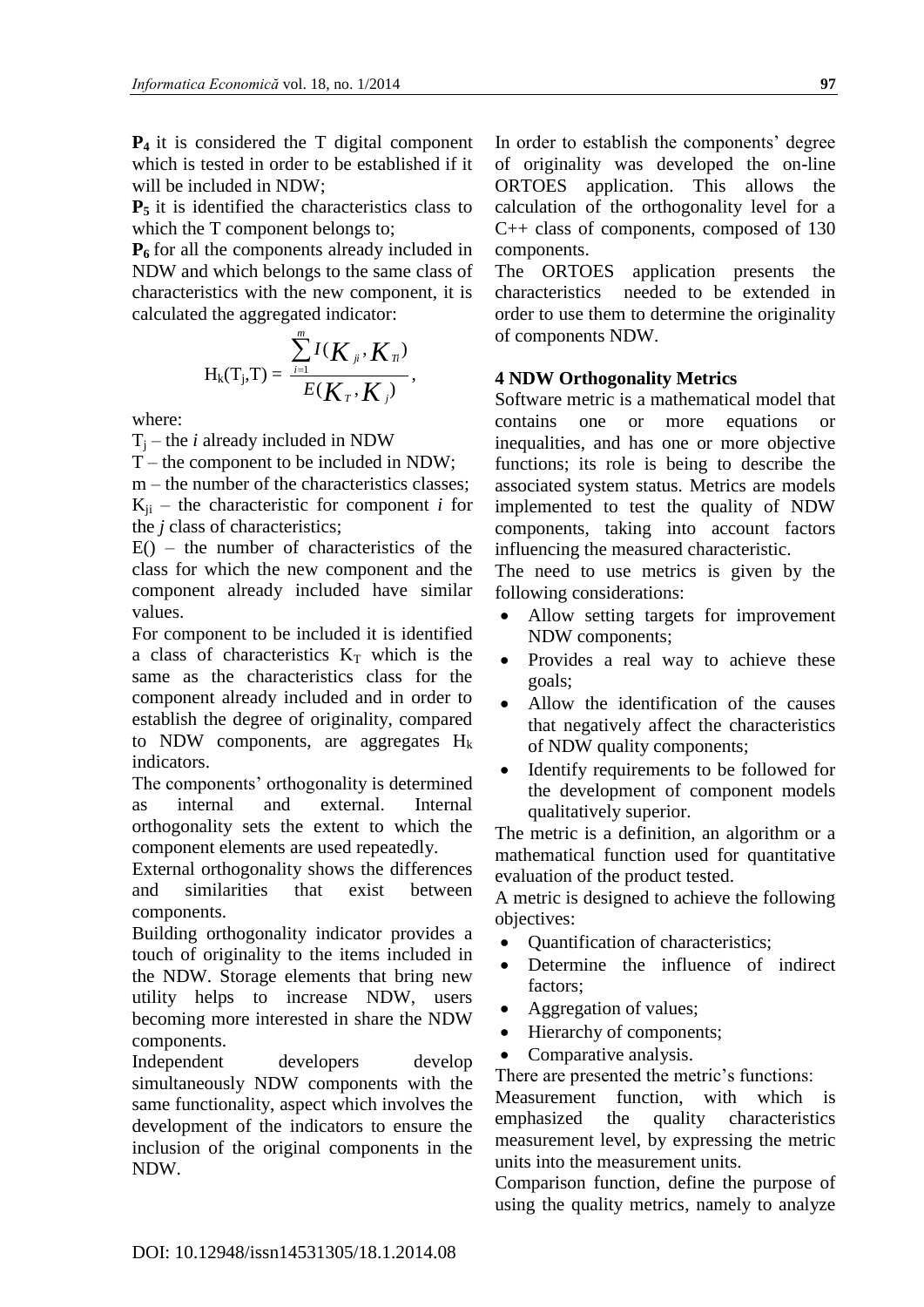from the point of view of a quality features parts of NDW and to make comparisons with herself, fitting into a defined category of components, or with other components placing them at a certain stage in the hierarchy. Comparison is limited to the achievement gap between the two terms expressed in the same unit of measure comparing the result to 0, or calculating the ratio , with verifying the result to 1.

Analysis function gives meaning to the numerical results obtained by applying mathematical models associated to the metrics. Based on numbers obtained, NDW components are given quality characteristics. Function analysis helps to generate a lot of homogeneous components by finding and removing individual cases or excessive.

Synthesis function is used when investigating NDW groups components and components are grouped in homogeneous lots, and based on this lots are synthesized the essential characteristics for all NDW.

Estimation function, through which the software metric is used to measure the trend of increase / decrease in NDW quality components.

Test function, shows that the results obtained applying the software metrics are used to confirm and strengthen or refute the conclusion obtained through other methods. The use of software metrics in practice involves hypothesis validation and independence of results; for complex characteristics, whose study requires aggregate elements, verification is done by decomposing each primary component features and analyze them separately.

The metrics of NDW digital component are influenced by:

- Computing capacity
- Internet access capability
- Number of users
- The amount of software
- Volume database
- Indicators of complexity: software, databases, digital content, national wealth.

This approach introduces:

Approximation of the failure to include

components;

- Selective given by the model used;
- Subjective approach by prioritizing important criteria obtained from a collectivity formed by experts, even if it is representative, this is not shown.

The NDW amount and structure are important for:

 Allocation of funds to purchase equipment;

 Define strategies for future development. NDW study must be approached with the idea of establishing the way forward for increasing the equipment modernization and for increasing skill levels.

Implementation and a continuous analysis of NDW increase culture degree, access to information, automation of daily activities and a thorough knowledge of the qualitative aspects of life. NDW data components have the first criterion storage the high levels of accuracy and a redundancy as low as possible.

The *DNW* indicator is estimated starting from the formula:

$$
DNW = \sum_{i=1}^{nhw} p\mathbf{1}_i * HW_i + \sum_{j=1}^{nsw} p\mathbf{2}_j * SW_j
$$

where:

*HWi*– the value of *i* hardware component;

 $SW_i$  – the value of *j* software component;  $p_1$ ,  $p_2$  – the weight of distinct hardware

and software components; *nhw* – the number of hardware

components;

*nsw* – the number of software components.

NDW is a component for users, not for developers, it is a citizen oriented application, aspect involving:

- Quality characteristics must be constructed by adapting to user needs;
- Development cycles must starts from the analysis of the target groups to which NDW is addressed, following that, with the completion of basic cycles, to consider extending the general public;
- Development structure for NDW must be built taking into account the maximization of user satisfaction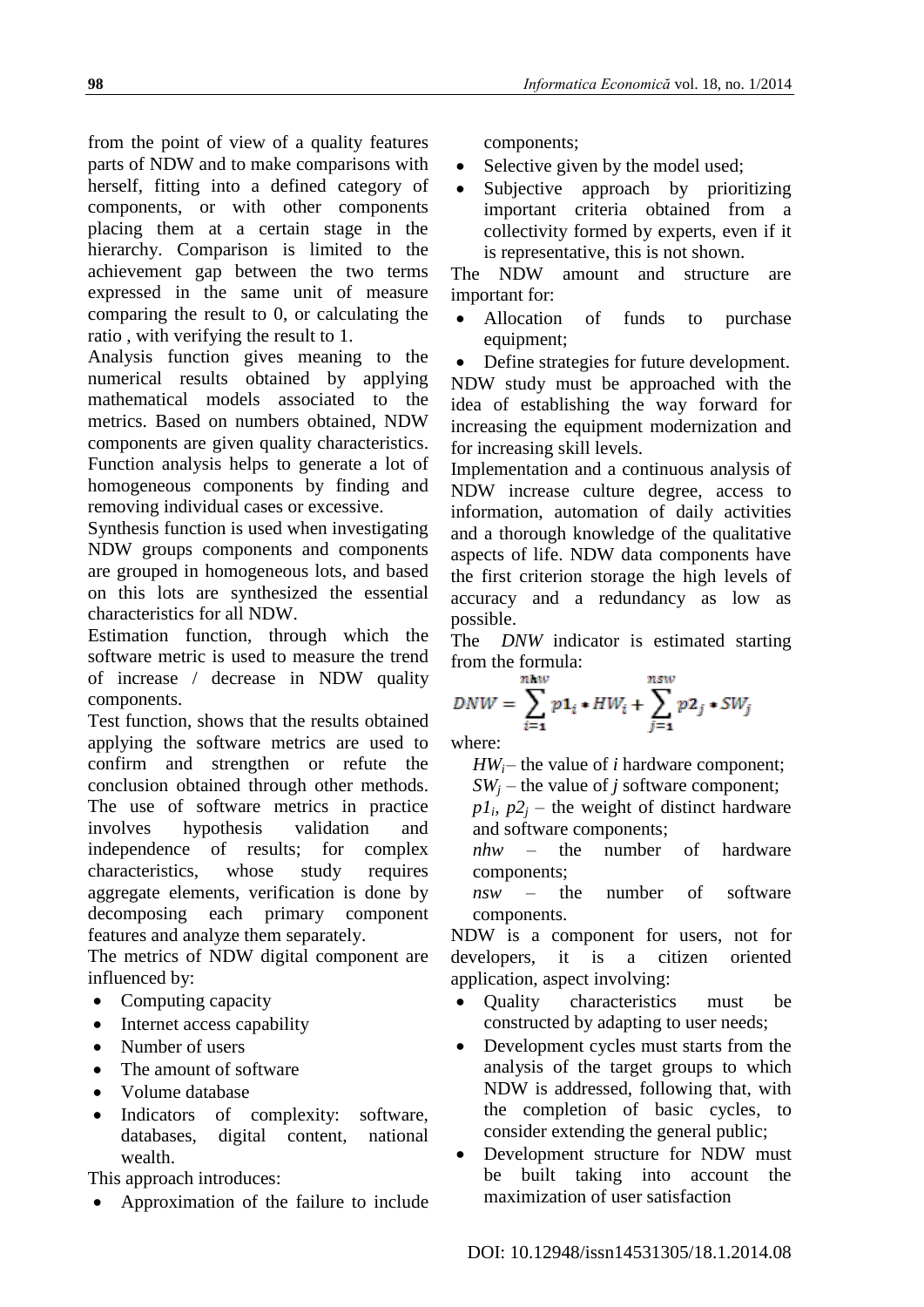If it is taking into consideration the level of satisfaction for users who accessed NDW, it is determined by applying the formula:

$$
NSU = \frac{NUF}{TNU}
$$

where:

*NUF*– the number of users which accessed NDW and identified that NDW component which they were looking for, component which once founded doesn't imply new search;

*TNU*– the total number of users which accessed NDW and identified or didn't identify what they were looking for.

It is established the relative satisfaction indicator, RSL:

$$
RSL = \frac{NUT}{TNU}
$$

where:

*NUT*– the number of users which repeatedly accessed NDW and which after many attempts identified what they were looking for;

*TNU* – total number of users.

RLS is taking value between 0 and 1, the 0 limit showing a small degree of satisfaction.

NDW is an open system, which is based on the concept of inclusion, through is taken new components which are the subject of national wealth in digital form. Acquisition of new components is realized by analyzing their content, as follows:

- Identifying the content already stored in NDW;
- Strict control of redundancy to provide original content and a high utility to the user;
- Analyzing and retrieving components containing complex content;
- Implementing processes linking content already stored with new content of the taken components.

Determining metrics must meet the theoretical, conceptual described in mathematics and statistics. Primary indicators are those that are obtained by numerical quantification based on considered quality characteristics.

Metrics are the way by which numerical form elements that define the quality of the components included in the NDW are translated into results. Implementation of the metrics involves identifying quality characteristics, influencing factors, establishing links between factors of influence, building primary indicators and interpretation of results.

## **5 Conclusions**

NDW is a complex process that involves analyzing, processing and storage of components which are accessed through an electronic calculating system. The NDW components range from software, hardware and continue with all areas in which they are applicable and useful.

Homogenization the NDW content is one aspect that should be considered in identifying, analyzing and incorporating new components.

The spread of NDW is an accurate indicator of the level of automation of the company, the degree of socialization of the community members and especially it is an accurate measure of the level of culture and development of the society.

NDW evolution involves the acquisition of data so as to enable increasing the utility for the users. In order to include original data, the orthogonality indicators which are testing the components quality should be improved, their range of applicability must be extended so as to improve the quality of NDW components.

Building digital wealth leads to a new digital component, namely the knowledge society.

#### **References**

- [1] I. Ivan, C. Ciurea, Gh. Nosca, "Considerations About d-National Wealth", *Proceedings of the 12th International Conference on Informatics in Economy, IE 2013*, April 25-28, 2013, Bucharest, Romania, ASE Printing House, ISSN 2284-7472.
- [2] I. Ivan, C. Ciurea, A. Zamfiroiu, Gh. Noșca, "Characteristics of d-National Wealth in the Knowledge-based Economy", *Economy Informatics*, vol. 13, no. 1-4, 2013, pp.51 -63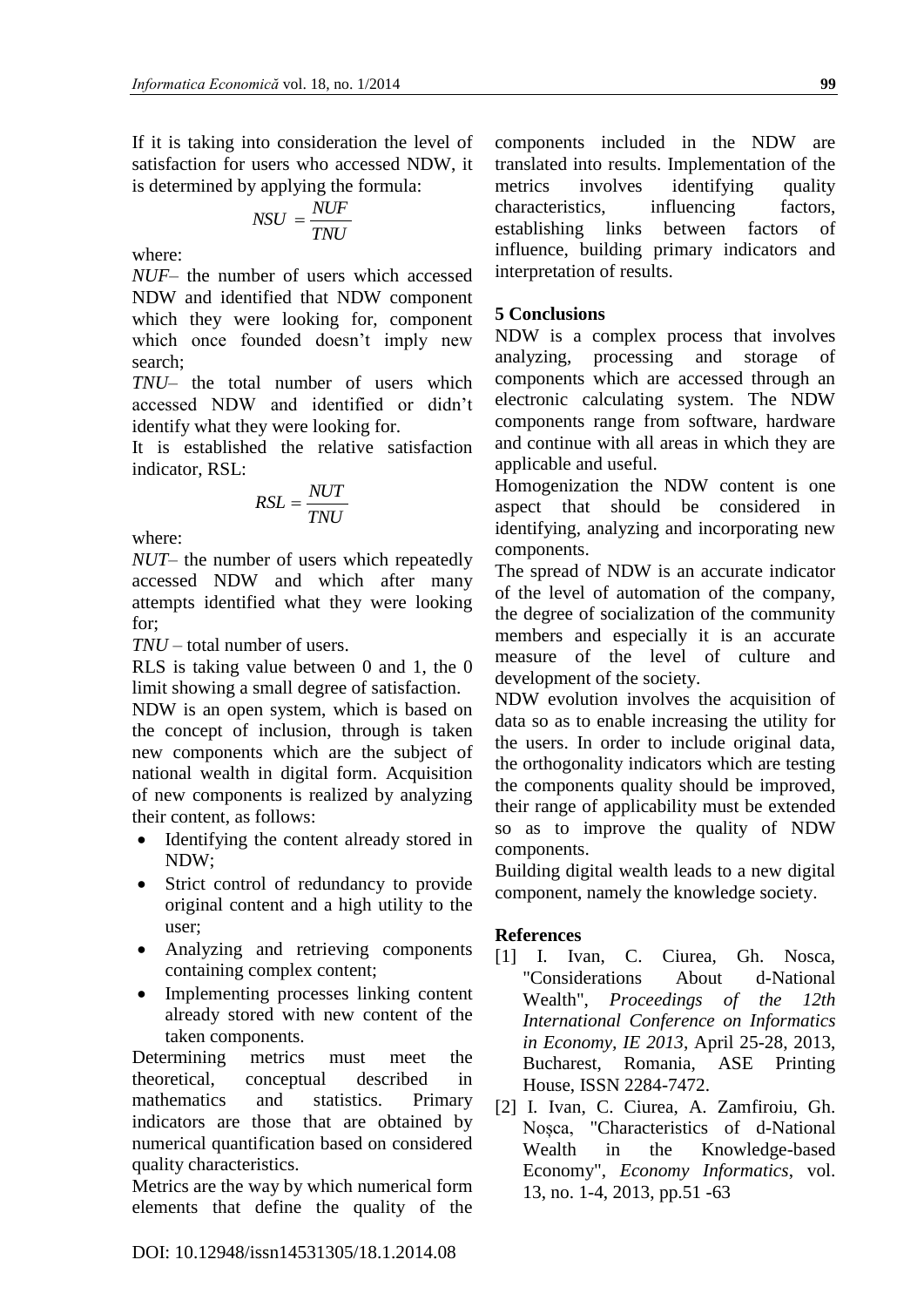- [3] M. Manescu, "National wealth", RSR Academy Printing House, Bucharest, 324 pg.
- [4] A. Smith, "Wealth of nations", ALL Printing House, Bucharest, 2010, 96 pg, ISBN 978-973-5711-976-0
- [5] I. Ivan, D. Milodin, S. N. Dumitru, "C++ programs orthogonality software mining", *Romanian Journal of Information Technology and Automatic Control*, vol. 17, no. 2, 2007, pg. 39 – 54
- [6] D. Milodin, L. Săcuiu, "Orthogonality problems for non-homogenous informatics applications", *Young Researcher International Symposium, (VIth edition) ASEM Chisinau*, 18 - 19 of April, 2008, vol. I, ASEM Printing

House, Chisinau, 2008, pg. 341-343.

- [7] D. Milodin, S. Dumitru, "C++ programs' orthogonality in software mining, Informatics in knowledge society", *The proceedings of the eight international conference on informatics in economy*, ASE Printing House, Bucharest, 2007, pg. 913 – 918
- [8] I. Ivan, C. Ciurea, D. Milodin, "Collaborative Educational System Analysis and Assessment", *Proceedings of The Third International Conferences on Advances in Computer-Human Interactions, ACHI 2010*, February 10- 16, 2010, Saint Maarten, Netherlands Antilles, ISBN 978-0-7695-3957-7



**Ion IVAN** has graduated the Faculty of Economic Computation and Economic Cybernetics in 1970. He holds a PhD diploma in Economics from 1978 and he had gone through all didactic positions since 1970 when he joined the staff of the Bucharest Academy of Economic Studies, teaching assistant in 1970, senior lecturer in 1978, assistant professor in 1991 and full professor in 1993. Currently he is full Professor of Economic Informatics within the Department of Computer Science in Economics at Faculty of

Cybernetics, Statistics and Economic Informatics from the Academy of Economic Studies. He is the author of more than 25 books and over 75 journal articles in the field of software quality management, software metrics and informatics audit. His work focuses on the analysis of quality of software applications. He has participated in the scientific committee of more than 20 Conferences on Informatics and he has coordinated the appearance of 3 proceedings volumes for International Conferences. From 1994 he is PhD coordinator in the field of Economic Informatics. His main interest fields are: software metrics, optimization of informatics applications, developments and assessment of the text entities, efficiency implementation analysis of the ethical codes in informatics field, software quality management and data quality management.



**Daniel MILODIN** graduated the Economic Informatics department of the Faculty of Economic Cybernetics, Statistics and Informatics in 2005. He followed the master program Project's Computerized Management between 2005 and 2007. He has published several articles in specialized magazines, articles focused mainly on studying and implementing the concept of orthogonality: the orthogonality of the alphabets, of the Arabic digits, of the Latin alphabet, of the distributed informatics applications and of the

structured entities. The dissertation paper within the master is placed on the same line of research, "The projects' orthogonality, conditions of entry into the assessment program", proposing to define the projects' concept of orthogonality, methods for determining the degree of similarity between two projects, and also to develop software products for identifying similar projects. He holds a PhD diploma in Economics, specialization "Economic Science", with the theme "The orthogonality of the structured entities".